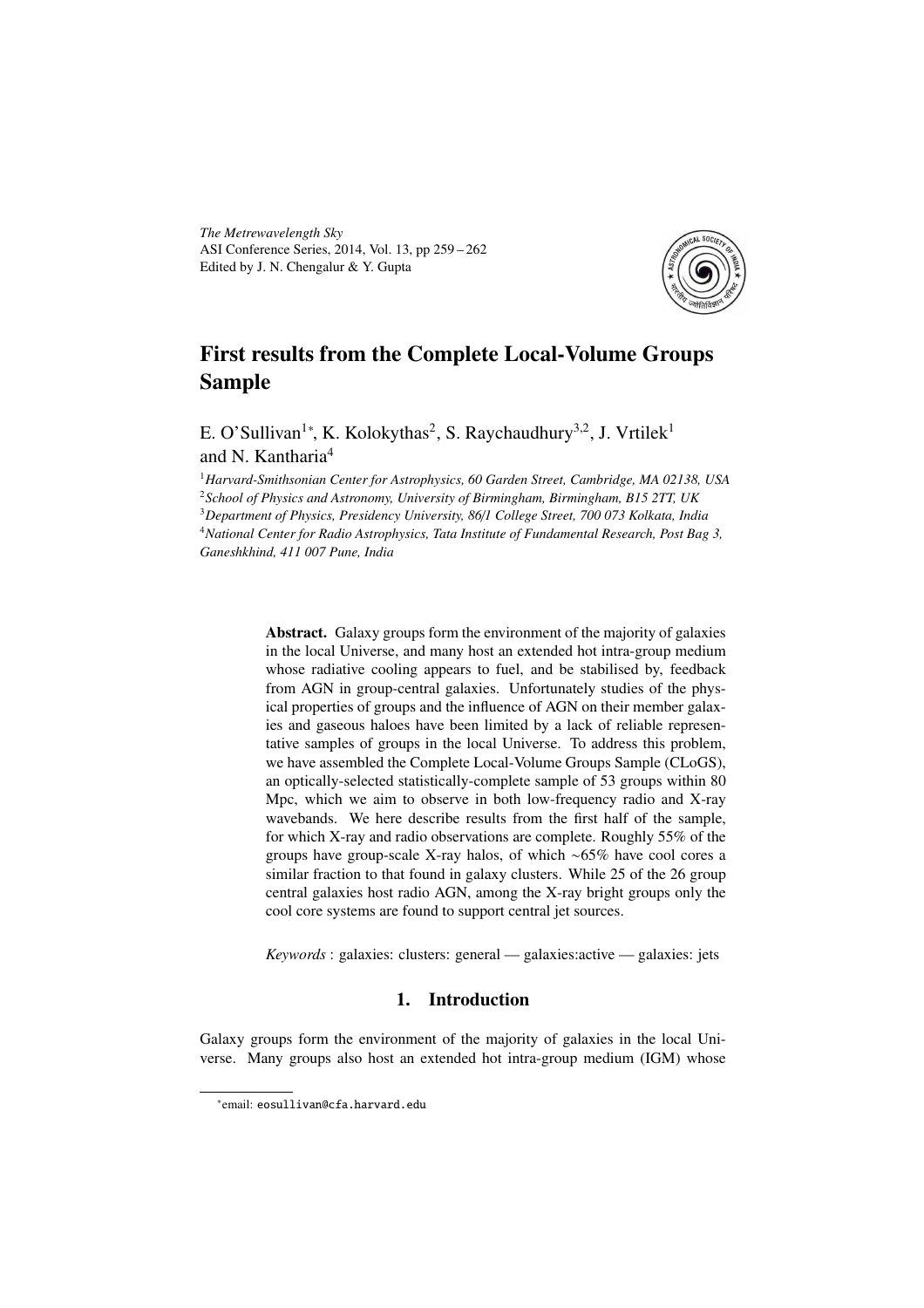260 *E. O'Sullivan et al.*

radiative cooling appears to fuel, and be stabilised by, AGN feedback from groupcentral galaxies. The group environment is conducive to galaxy evolution; low relative velocities and small galaxy separations drive mergers and tidal interactions, while motion through the IGM can produce gas compression or stripping. As such, groups are a critical environment in which to study the interplay between galaxy evolution, the development of the hot IGM, and AGN feedback. However, until recently, studies of groups have been hampered by the lack of reliable, statistically representative samples. Optically selected samples tend to become unreliable for low mass systems owing to the small number of detected group member galaxies. X-ray selection in the nearby Universe is dependent on the ROSAT All-Sky Survey, which is known to be biased toward centrally concentrated, cool core systems at low luminosities (Eckert et al. 2011). This bias can be illustrated by comparing the cool-core fractions of clusters measured from statistical samples (e.g., ∼50%, Sanderson, Ponman & O'Sullivan 2006) with the best available estimates from non-statistical samples of groups (∼85%, Dong, Rasmussen & Mulchaey 2010). Without a reliable, statistical sample of nearby groups we cannot know whether this difference indicates a change in the IGM heating balance between groups and clusters, or whether it is merely a product of bias.

To resolve this problem, we have created a Complete Local-Volume Groups Sample consisting of 53 groups within 80 Mpc. We initially draw groups from the Lyon Galaxy Group sample (Garcia 1993), selecting systems with at least 4 members and at least one luminous early-type galaxy  $(L_B > 3 \times 10^{10} L_{\odot})$ . Groups must also have Declination >-30°, to ensure visibility from GMRT and VLA. We then refine and expand group membership, and exclude the richest and poorest groups, which either correspond to known clusters, or lack the numbers of galaxies needed for accurate estimation of properties such as velocity dispersion and spiral fraction. Further details of the selection can be found at http://www.sr.bham.ac.uk/∼ejos/CLoGS.html.

Our goal is then to observe these optically selected groups in the X-ray, since the presence of a hot X-ray emitting IGM would confirm them as gravitationally bound systems, and in the radio, to allow examination of the AGN and star formation in the member galaxies. At present, we have observed the full 53-group sample with GMRT, using dual-frequency 235/610 MHz observations with a typical on-source time of 3-4 hours. In the X-ray we have observed a high-richness subsample of 26 groups, itself statistically complete, with a limiting sensitivity of  $L_{0.5-7 \ keV} > 1.2 \times 10^{42}$  erg s<sup>-1</sup>.

## 2. Radio and X-ray detection rates

In the 26-group high richness subsample, we detect 14 systems with diffuse X-ray emission extending >65 kpc and temperatures typical of galaxy groups (0.5-1.5 keV). A further 7 systems have smaller scale gaseous haloes associated with the dominant early-type galaxy. We therefore consider ∼55% of this subsample to be confirmed as gravitationally bound groups. The sample is dynamically active, with two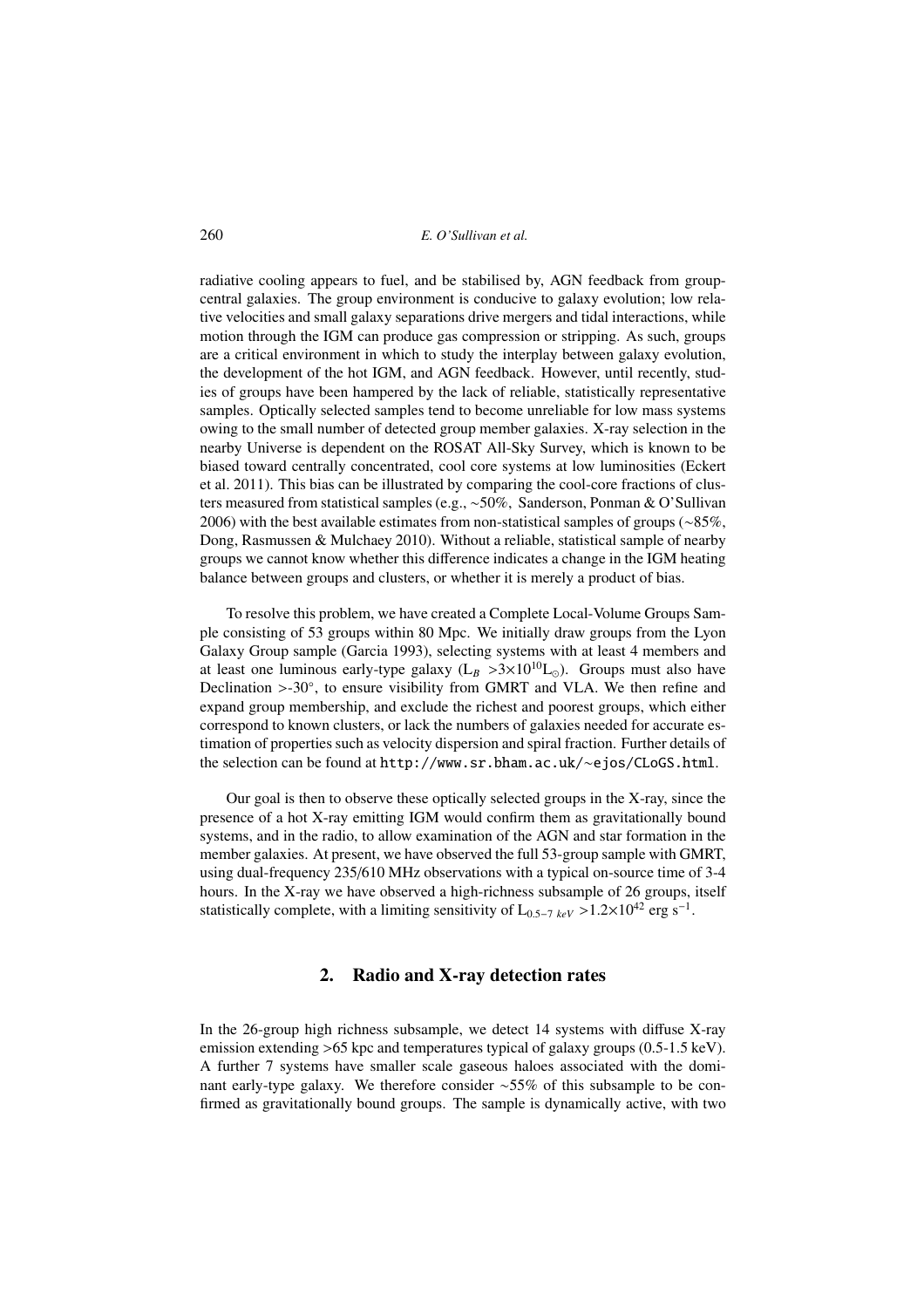#### *First results from CLoGS* 261



Figure 1. *Chandra* X-ray images of NGC 193 (*left*) and NGC 5846 (*right*) with radio contours overlaid. GMRT 610 MHz contours show the jets and cocoon of the FR-I radio galaxy 4C+03.01 in NGC 193, while VLA 1.4 GHz contours reveal a much smaller jet source in NGC 5846. In both cases the jets have opened cavities in the IGM, see Giacintucci et al. (2011) for more details.

group-group mergers and two recently disturbed "sloshing" systems (NGC 5044 and NGC 5846, Gastaldello et al. 2013).

We detect ∼45% of the group member galaxies in the radio, with a higher detection rate (∼70%) for spiral galaxies than other morphologies (∼25%). This excludes the dominant early-type galaxies, whose location at the group centre makes them more likely to host AGN. We detect 25 of these dominant early-types at 235 and/or 610 MHz, and 7 host jet sources. The jet sources have a variety of morphologies, from small-scale jets <10 kpc long to large-scale FR-I radio galaxies such as 3C 270 and 4C+03.01 (see Fig. 1). In most cases we observe IGM cavities associated with the jets, and we estimate that the age and total energy outputs of the jets to be in the range 1-100 Myr and  $10^{55}$ -10<sup>59</sup> erg. Further details of the radio properties of some of our groups are presented in Kolokythas et al. (2014).

# 3. Cool core fraction and relation to the central AGN

We define systems with a central decline in X-ray temperature profile of  $>3\sigma$  significance as having cool cores. Previous studies have shown that cool cores are linked to the presence of  $H\alpha$  emission and nuclear activity in cluster central galaxies (e.g., Cavagnolo et al. 2008) indicating that gas can cool from the X-ray phase to fuel the central AGN. We find that 9 of the 14 confirmed groups in our high richness subsample (∼65%) have cool cores, a similar fraction to that measured in clusters. Central galaxies with AGN jets are only found in cool core groups within our sample, in line with previous findings from more massive systems (Sun 2009).